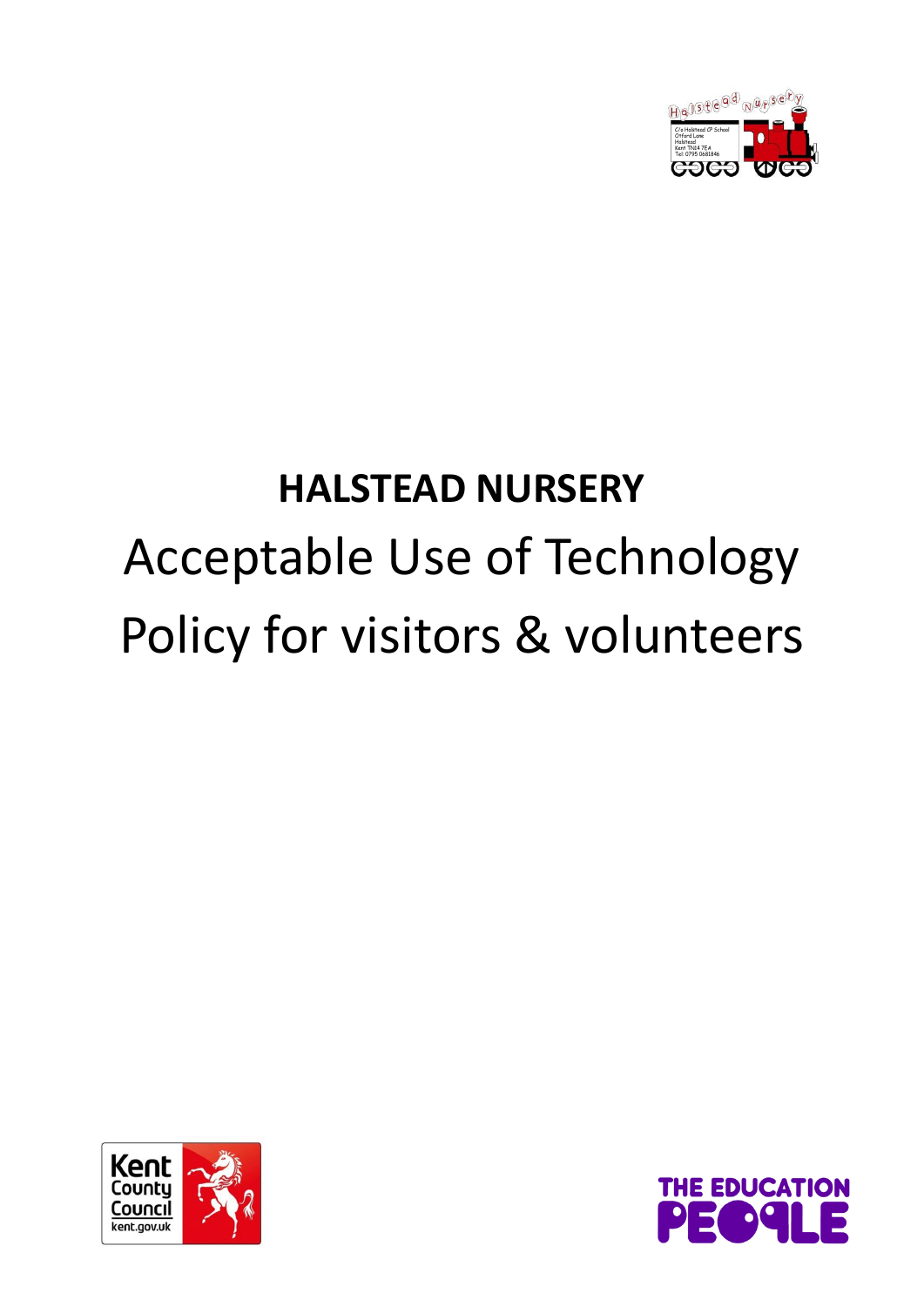As a professional organisation with responsibility for children's safeguarding, it is important that all members of the community, including visitors and volunteers, are aware of their professional responsibilities when using technology.

This AUP will help Halstead Nursery to ensure that all visitors and volunteers understand the setting expectations regarding safe and responsible technology use.

## **Policy Scope**

- 1. I understand that this Acceptable Use of Technology Policy (AUP) applies to my use of technology systems and services provided to me or accessed as part of my role within Halstead Nursery both professionally and personally. This may include use of laptops, mobile phones, tablets, digital cameras, and email as well as IT networks and communication technologies**.**
- 2. I understand that this AUP should be read and followed in line with the setting staff Handbook.
- 3. I am aware that this AUP does not provide an exhaustive list; visitors and volunteers should ensure that all technology use is consistent with the Halstead Nursery ethos, staff behaviour and safeguarding policies, national and local education and child protection guidance, and the law.

### **Data and Image Use**

- 4. I will ensure that any access to personal data is kept in accordance with Data Protection legislation, including GDPR.
- 5. I understand that I am not allowed to take images or videos of learners unless prior written permission has been sought and approved by parents. Any images or videos of learners will only be taken in line with our camera and image use policy

### **Classroom Practice**

- 6. I will support staff in reinforcing safe behaviour whenever technology is used on site and I will promote online safety with the children in my care.
- 7. I will immediately report any filtering breaches (such as access to illegal, inappropriate, or harmful material) to the Designated Safeguarding Lead (DSL) (TRACEY McCARTNEY) in line with their child protection policy.
- 8. I will respect copyright and intellectual property rights; I will obtain appropriate permission to use content, and if videos, images, text, or music is protected, I will not copy, share, or distribute or use it.

### **Use of Social Media and Mobile Technology**

9. I have read and understood the setting policy which covers expectations regarding staff use of social media and mobile technology.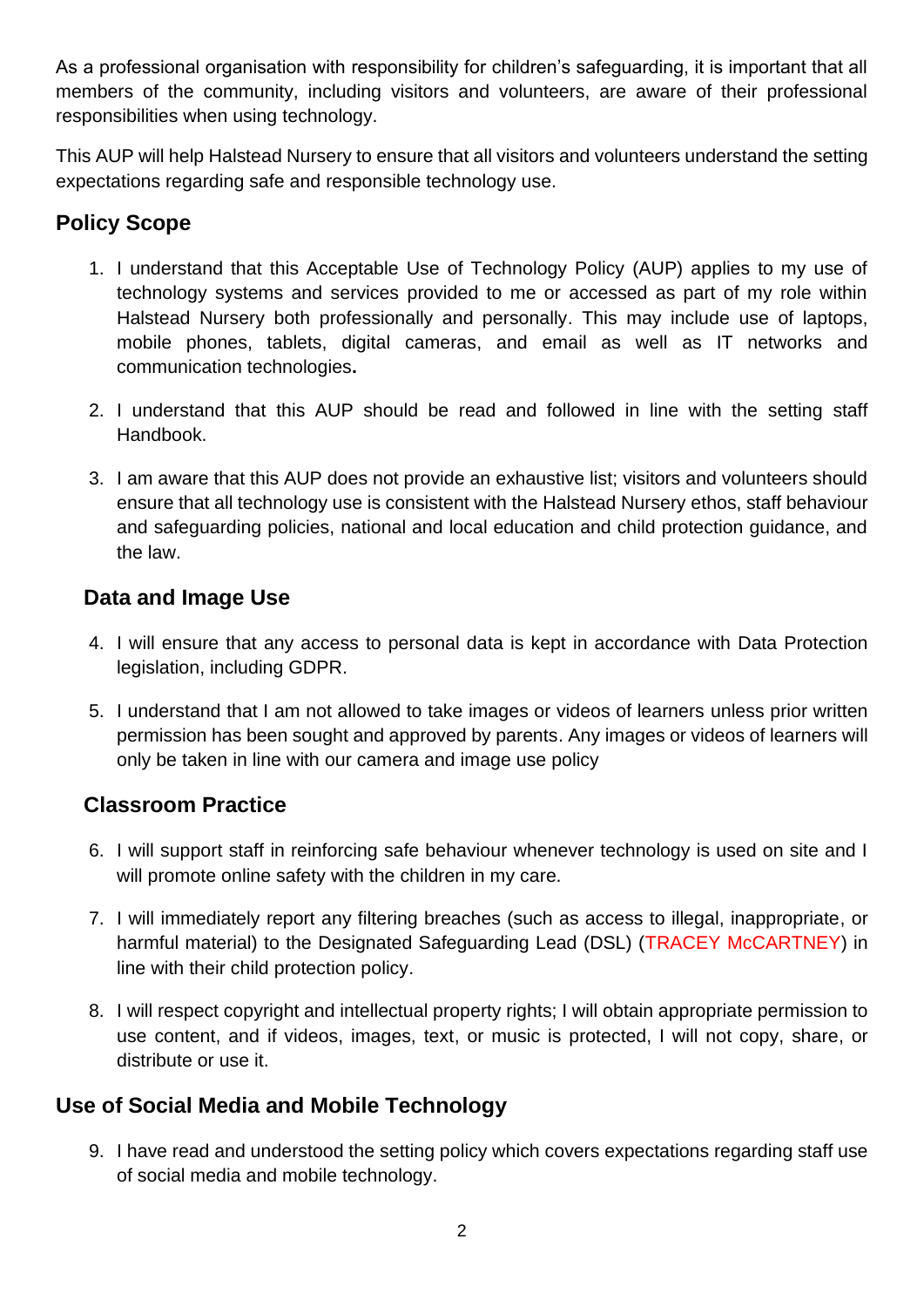- 10.I will ensure that my online reputation and use of technology and is compatible with my role within the setting. This includes my use of email, text, social media, social networking, gaming and any other personal devices or websites.
	- o I will take appropriate steps to protect myself online as outlined in the setting use of social media and mobile technology policy.
	- o I will not discuss or share data or information relating to learners, staff, school/setting business or parents/carers on social media.
	- o I will ensure that my use of technology and the internet will not undermine my role, interfere with my duties and will be in accordance with the setting's policies and the law.
- 11.My electronic communications with learners, parents/carers and other professionals will only take place within clear and explicit professional boundaries and will be transparent and open to scrutiny.
	- o All communication will take place via approved communication channels such as via the setting's provided email address, account or telephone number.
	- o Communication will not take place via personal devices or communication channels such as via my personal email, social networking account or mobile phone number.
	- o Any pre-existing relationships or situations that may compromise this will be discussed with the DSL.
- 12.If I have any queries or questions regarding safe and professional practise online either in the setting or off site, I will raise them with the DSL.
- 13.I will not upload, download, or access any materials which are illegal, such as child sexual abuse images, criminally racist material, adult pornography covered by the Obscene Publications Act.
- 14.I will not attempt to access, create, transmit, display, publish or forward any material or content online that is inappropriate or likely to harass, cause offence, inconvenience, or needless anxiety to any other person.
- 15.I will not engage in any online activities or behaviour that could compromise my professional responsibilities or bring the reputation of the setting into disrepute.

### **Policy Compliance, Breaches or Concerns**

- 16.I understand that Halstead Nursery may exercise its right to monitor the use of setting information systems, including internet access and the interception of emails, to monitor policy compliance and to ensure the safety of learners, staff and visitors/volunteers. This monitoring will be proportionate and will take place in accordance with data protection, privacy, and human rights legislation
- 17.I will report and record concerns about the welfare, safety or behaviour of learners or parents/carers to the Designated Safeguarding Lead in line with their child protection policy.
- 18.I will report concerns about the welfare, safety, or behaviour of staff to the Manager, in line with the allegations against staff policy.